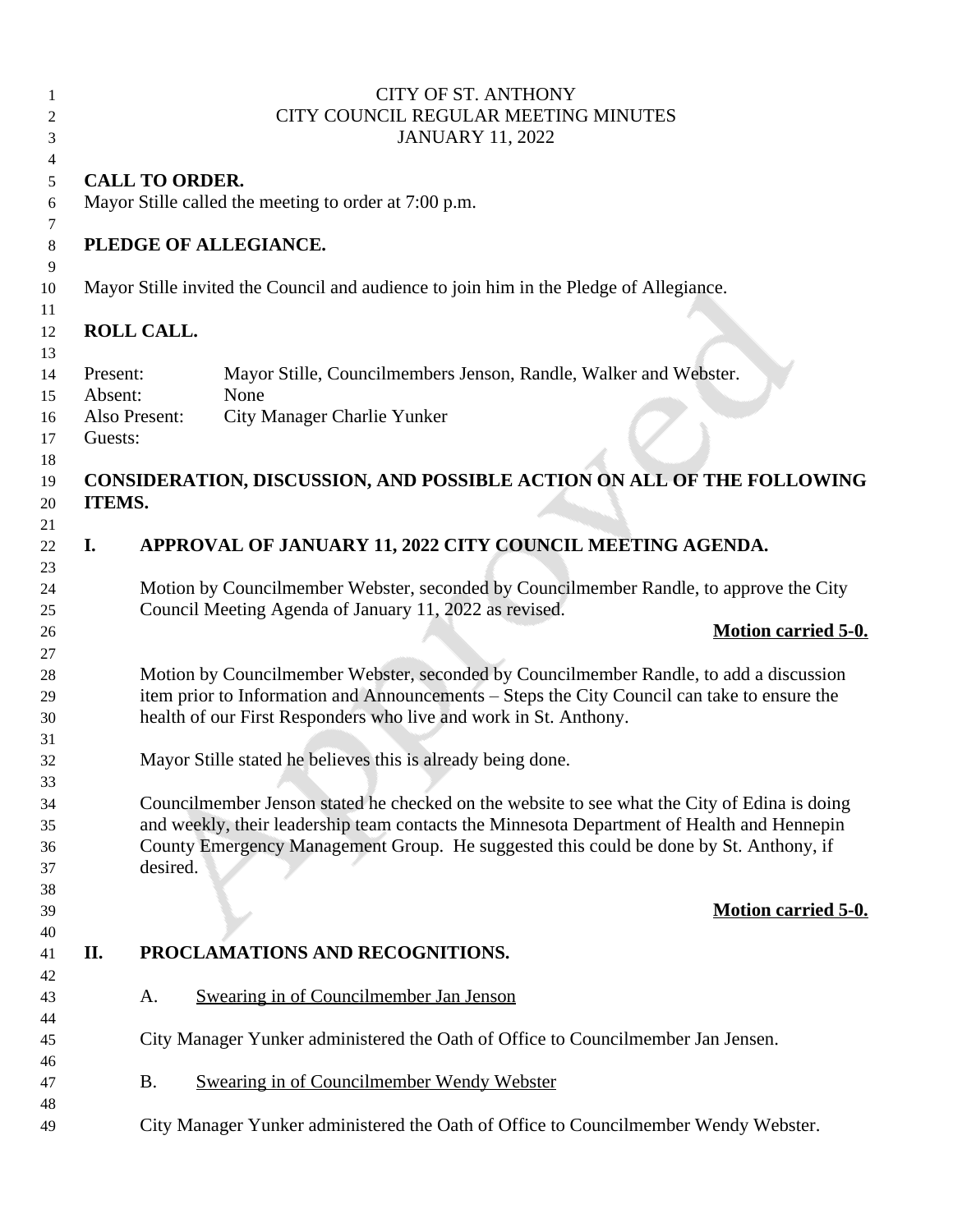| $\mathbf{1}$   |      |                 |                                                                                                      |
|----------------|------|-----------------|------------------------------------------------------------------------------------------------------|
| $\overline{2}$ |      | $\mathcal{C}$ . | <b>Water Conservation Poster Contest Winners.</b>                                                    |
| 3              |      |                 |                                                                                                      |
| 4              |      |                 | City Manager Yunker presented the Water Conservation Poster Contest Winners as:                      |
| 5              |      |                 | $1st Place - Hazel Melancon - 4th Grade Wilson Elementary$                                           |
| 6              |      |                 |                                                                                                      |
| 7              |      |                 | $3rd$ Place – Louise Hieserich – 4 <sup>th</sup> Grade Wilshire Elementary – present at the meeting. |
| 8              |      |                 | Runner Up - Bernie Urdahl - 3rd Grade St Charles                                                     |
| 9              |      |                 |                                                                                                      |
| 10             |      |                 | Photographs were taken with the two winners present with Mayor Stille.                               |
| 11             |      |                 |                                                                                                      |
| 12             | III. |                 | <b>CONSENT AGENDA.</b>                                                                               |
| 13             |      |                 |                                                                                                      |
| 14             |      | A.              | Approve December 14, 2021, Council meeting minutes.                                                  |
| 15             |      | <b>B.</b>       | Licenses and permits.                                                                                |
| 16             |      | C.              | Claims.                                                                                              |
| 17             |      | D.              | <u>Resolution 22-001 – Accepting Donations and Grants for the <math>4th</math> Quarter of 2021.</u>  |
| 18             |      | Ε.              | <u> Resolution 22-002 – Approving Participation in Opioid Litigation Settlements.</u>                |
| 19             |      | F.              | <u> Resolution 22-003 – Designating Bernard Walker as Mayor Pro-Tem for the Calendar</u>             |
| 20             |      |                 | Year 2022.                                                                                           |
| 21             |      | G.              | Resolution 22-004 – Authorizing the Mayor, City Manager and Finance Director to Make                 |
| 22             |      |                 | <b>Certain Financial Transactions Regarding City Financial Accounts.</b>                             |
| 23             |      | H.              | <u> Resolution 22-005 – Designating US Bank, N.A. of St. Anthony Village as the Official</u>         |
| 24             |      |                 | Depository for City Funds for the Calendar Year 2022.                                                |
| 25             |      | I.              | <u> Resolution 22-006 – Designating the Star Tribune the Legal Newspaper for the City of</u>         |
| 26             |      |                 | St. Anthony Village for the Calendar Year 2022.                                                      |
| 27             |      | J.              | <u> Resolution 22-007 – Adopting the Standing Rules of Conduct for City Council Meetings</u>         |
| 28             |      |                 | for 2022.                                                                                            |
| 29             |      | K.              | <u> Resolution 22-008 – Adopting the Elected Officials Travel Policy for 2022.</u>                   |
| 30             |      | L.              | Resolution 22-009 – Designating Steve Carlson of Hedbeck, Arendt and Carlson as the                  |
|                |      |                 | Prosecuting Attorney for the City of St. Anthony Village for 2022.                                   |
| 31             |      | M.              |                                                                                                      |
| 32<br>33       |      |                 | Resolution 22-010 - Street Improvement Bond Reimbursement.                                           |
|                |      |                 | Mayor Stille reviewed the consent agenda items, adding detail to some of the items.                  |
| 34             |      |                 |                                                                                                      |
| 35             |      |                 | Motion by Councilmember Jenson, seconded by Councilmember Walker, to approve the Consent             |
| 36             |      |                 |                                                                                                      |
| 37             |      |                 | Agenda items.                                                                                        |
| 38             |      |                 | <b>Motion carried 5-0.</b>                                                                           |
| 39             |      |                 |                                                                                                      |
| 40             | IV.  |                 | <b>PUBLIC HEARING - NONE.</b>                                                                        |
| 41<br>42       |      |                 |                                                                                                      |
| 43             | V.   |                 | <b>REPORTS FROM COMMISSION AND STAFF - NONE.</b>                                                     |
| 44             |      |                 |                                                                                                      |
| 45             | VI.  |                 | <b>GENERAL BUSINESS OF COUNCIL.</b>                                                                  |
| 46             |      |                 |                                                                                                      |
|                |      |                 |                                                                                                      |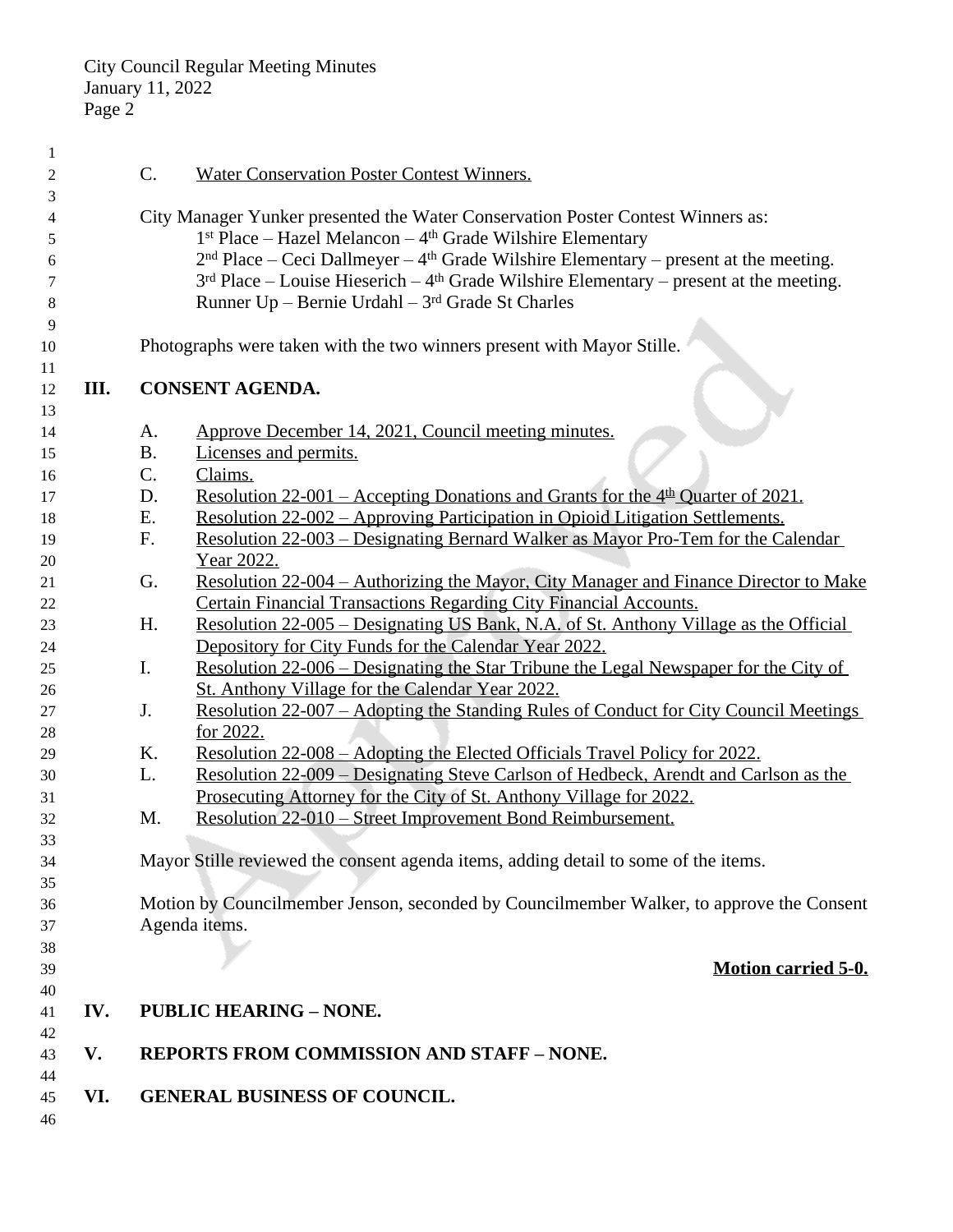**A.** 4<sup>th</sup> Quarter Goals Update

 City Manager Yunker reviewed the Strategic Initiatives for Environmental Stewardship, Quality Infrastructure, Robust Technology, Quality Housing & Commercial/Industrial Businesses, Welcoming "Village", and Safe, Sound & Progressive Community goals and provided the 4th Quarter Updates.

 Mayor Stille stated this is the product of 3 days of work at the beginning of 2021. This will be done again in 2022.

## 

## **VII. REPORTS FROM CITY MANAGER AND COUNCIL MEMBERS.**

- Councilmember Walker had no report.
- Councilmember Jenson had no report.
- Councilmember Randle stated January 5, 2022 he attended the Sports Boosters meeting.
- Councilmember Webster stated to prepare for the goals setting session, she has outlined some of the themes she heard from residents while door-knocking this Fall.
- The City Manager had no report.

 Mayor Stille stated he attended the Mississippi Water Management Organization meeting earlier today. A recruiting firm was hired to find the executive director replacement. On January 10, 2022, he and the City Manager attended the Regional Council of Mayors Meeting. The consensus of the meeting is that there is a great need for affordable housing and all housing. The second part of the meeting focused on crime.

- **VIII. COMMUNITY FORUM.**
- A. Steps the City Council can take to Ensure the Health of our First Responders who Live and Work in St. Anthony.

 Councilmember Webster stated currently the Omicron virus is highly contagious and is affecting first responders and many others. She asked for Council discussion to determine what the City Council can do to provide support to our first responders short term to help ensure the health of people in our community. Councilmember Webster asked what might be some options that can be taken such as having a mask mandate in St. Anthony through the end of January.

- Mayor Stille stated we are nearly two years in the pandemic and a good job has been done on education and endorsing practices. Mayor Stille stated he is not really prepared to speak to this as it was added to the agenda this evening.
-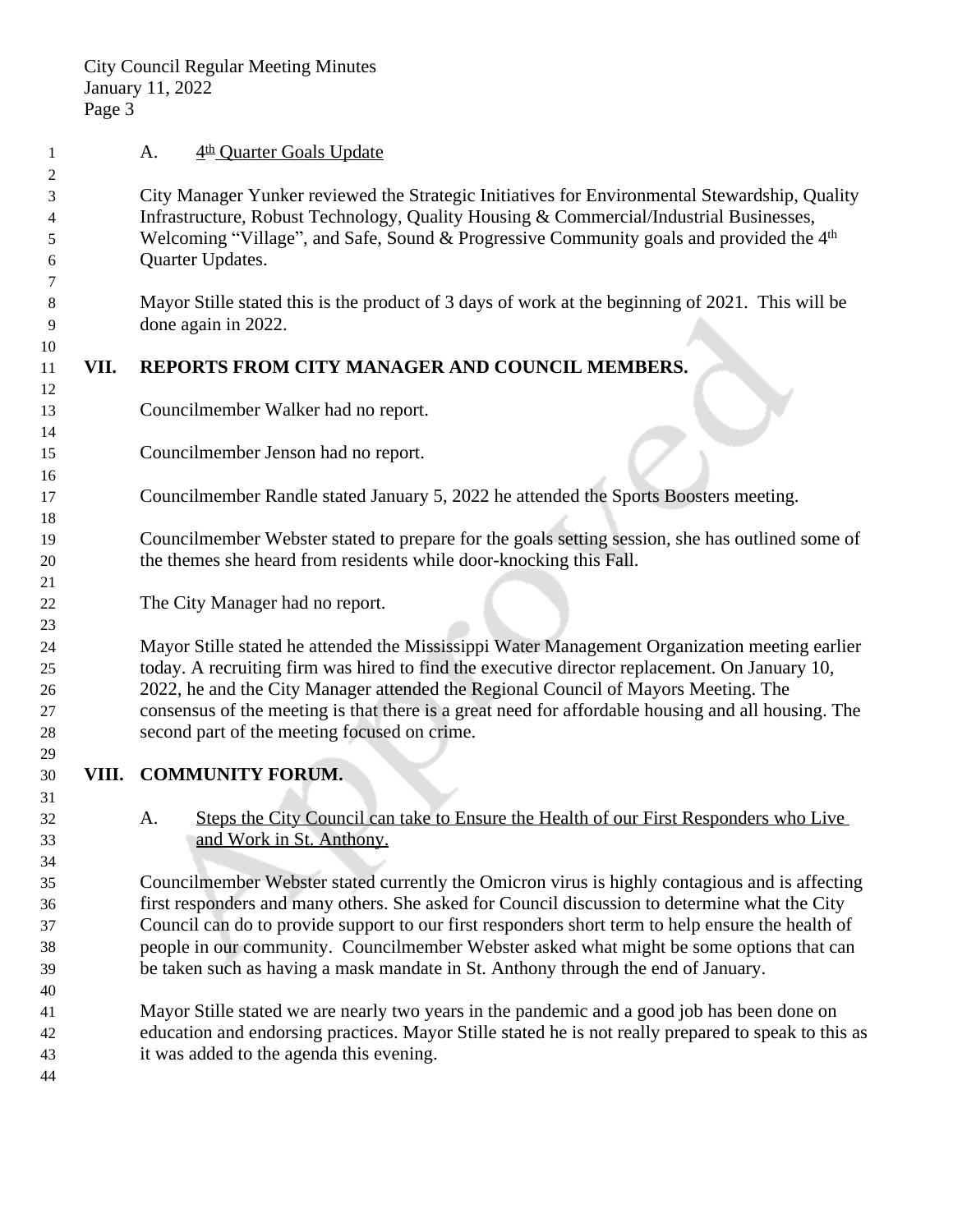- City Manager Yunker stated the City's communication channels have been used to communicate CDC guidance and the importance of remaining diligent especially through this recent Omicron virus. He stated another video could be done or communication through the website. Councilmember Randle asked what can be done from a healthcare facility standpoint. What can be done to stress to the facilities about wearing a mask and to take COVID seriously and they are affecting the lives of other people. This has been on his mind for a while and he doesn't know how to address it. He has noticed some of the healthcare facilities are lax in wearing masks. Councilmember Webster stated she appreciates Councilmember Randle's perspective. Within the community, there are vulnerable residents and how can we ensure those that care for vulnerable residents can help each other. She noted that as staff becomes ill, some vulnerable residents will not be cared for adequately. Mayor Stille asked if it is the City's responsibility to govern actions in facilities. Councilmember Randle stated probably not but he was just trying to think of ways to encourage people to practice safely, noting the City cannot monitor as to how people are taken care of in a facility. Councilmember Randle stated he wished there was more the City could do to make them comply. Councilmember Walker stated Omicron will most likely peak out in February. Many people think once they have the booster the sky is the limit. A video could provide the actual facts for people when dealing with Omicron. He asked Councilmember Webster to speak more about the mandate. Councilmember Webster stated she is thinking about the data on community transmission which creates illness among our front workers. She suggested a short-term mask mandate to try to keep the City's essential personnel as healthy as possible. Councilmember Jenson asked how a City-wide mandate would be created and how would it be enforced. Councilmember Webster stated on stores in Northeast Minneapolis, there are signs that state masks are required. She suggested asking the community to mask-up and stay home if they are sick. Mayor Stille stated asking is okay but a mandate that isn't enforced eliminates the need for a mandate. Councilmember Walker stated if he sees a sign that a mask is recommended versus a mask required sign is taken more seriously, noting there seems to be a more morale obligation. Councilmember Jenson asked whose job is it to communicate that to the City-wide organizations. Mayor Stille asked Mr. Yunker his thoughts about enforcement. Mr. Yunker stated enforcement would be difficult as the City leans on voluntary compliance and education is normally done. He agreed a message of recommended versus required is different. Staff could possibly visit a facility and recommend and educate.
-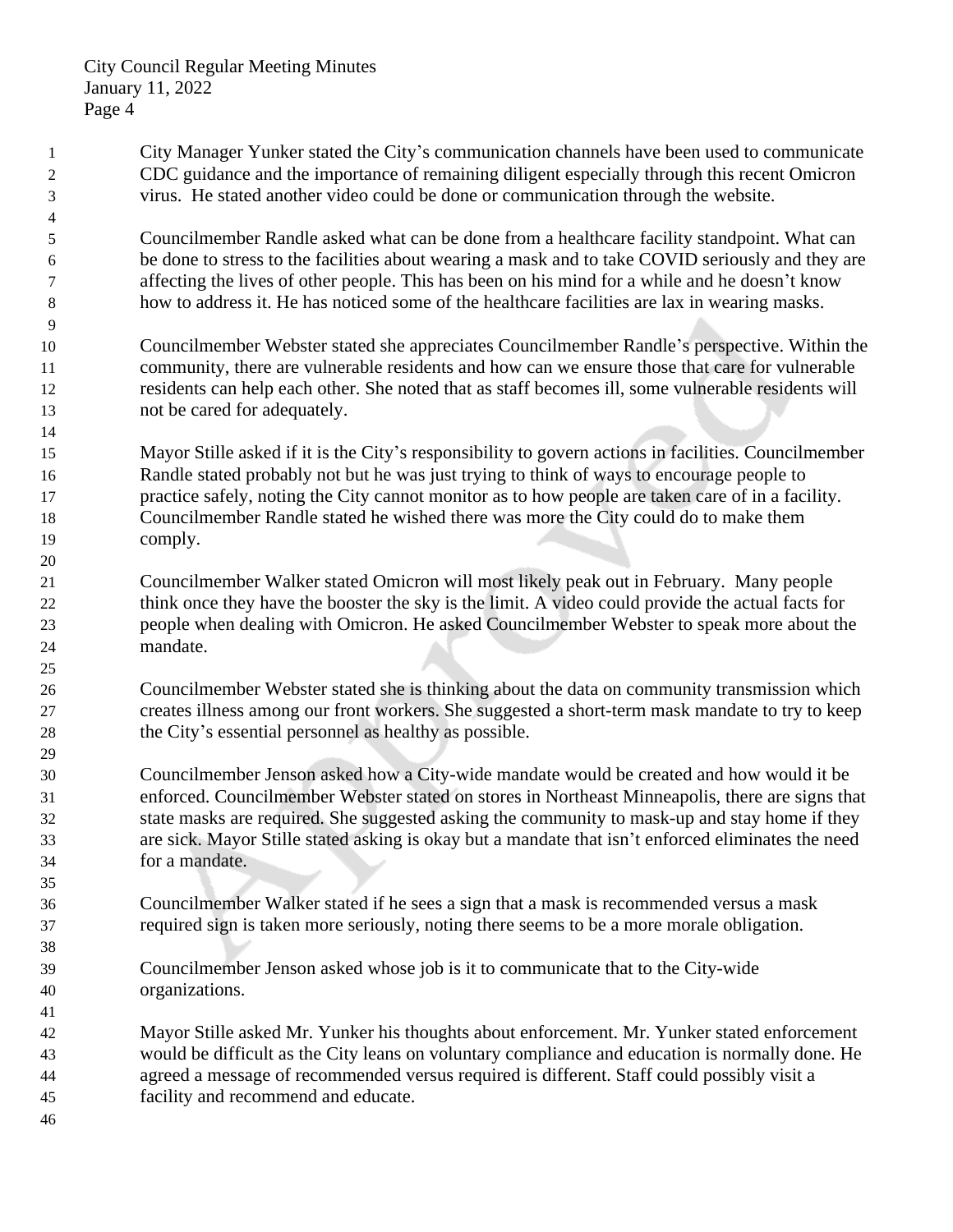City Council Regular Meeting Minutes January 11, 2022 Page 5

 Mayor Stille stated at the Regional Council of Mayors, it was indicated that other cities have been discussing this. As of now, just Minneapolis and St. Paul have taken steps of mandating. Councilmember Randle stated he would be in favor of whatever would get the word out whether it is education or communication. He agrees it would be problematic for enforcement. Anything the Council comes up with he would be fine with whether it be education or re-education. Mayor Stille stated a video has been done and it was a lot of work. If Council thinks it would really help he would be willing to do it. Councilmember Webster suggested mandating masks in all City-owned facilities. Mr. Yunker stated in the Liquor Stores staff wears masks and it is recommended that patrons wear masks. We are in compliance with the CDC. Councilmember Webster stated there could still be a focus on education and at the same time putting signs on doors as required rather than recommended. If the Council is not in favor of something community wide it could be modeled in the City- owned facilities. Councilmember Walker stated since the pandemic there have been inconsistencies where personnel have not worn masks. The education component and what can be augmented to add to the education. He thinks it would be a good idea to do that. Councilmember Jenson thinks from a mandate standpoint, who is supposed to enforce it. It may end up as the City and we do not want our police force to be chasing after someone for not wearing a mask. If we were to mandate it for three weeks, it will take businesses a long time to be compliant. Councilmember Walker stated issuing a mandate in public buildings would not be a big deal. He is not as concerned about enforcement as he is about communicating. If someone sees a sign that shows masks required he believes the majority of people would comply. Mayor Stille stated he is not prepared to debate this, draft a resolution, noting we are here to discuss this and he is not suggesting any action be taken tonight. Mr. Yunker stated he did not want to suggest people would be chased down for people not wearing a mask. It is more about staff time to address telephone calls and the time responding to the call. This would add to their call volume. Masks in public facilities is straight forward. If someone comes to a public meeting without a mask, would they be turned away? Staff could do a video rather quickly. Mayor Stille stated he does not know the unintended consequences would be. Councilmember Walker stated he was not thinking about staff responding to calls. People who want to do the right thing will wear a mask when a sign says required. There would be a benefit to mandating in public facilities and some will not wear a mask and staff will not address that. Councilmember Webster stated if someone comes to a public meeting and won't wear a mask, there are other avenues that people can participate in City Meetings. She asked Council for their